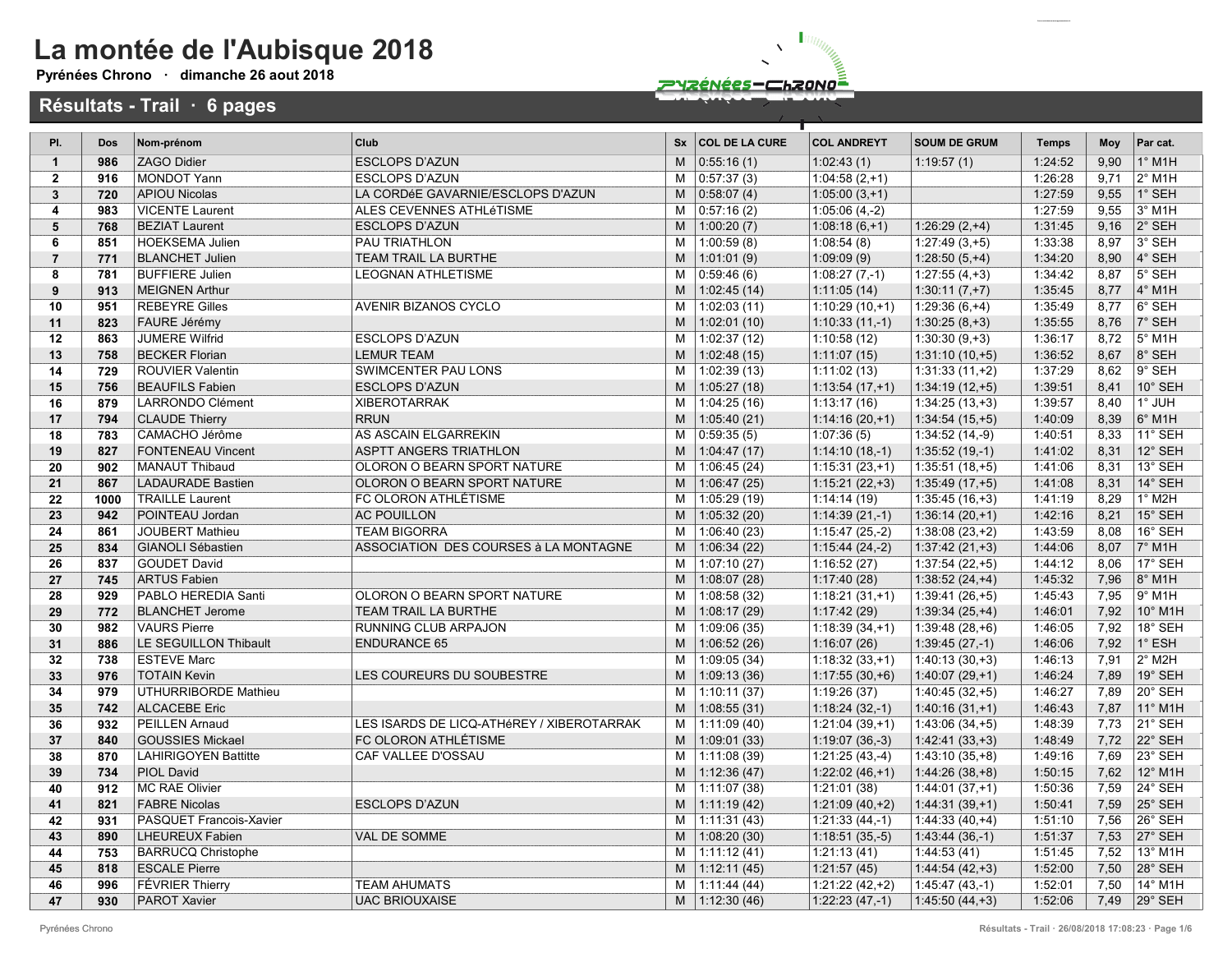Pyrénées Chrono · dimanche 26 aout 2018

Résultats - Trail · 6 pages



Pl. Dos Nom-prénom Club Sx COL DE LA CURE COL ANDREYT SOUM DE GRUM Temps Moy Par cat. 48 988 ALGORRY Yves M 1:12:40 (48) 1:22:25 (48) 1:46:00 (45,+3) 1:52:42 7,45 15° M1H 49 997 GROSBOIS Thomas PAU TRIATHLON M 1:12:43 (49) 1:22:40 (49) 1:46:47 (46,+3) 1:52:49 7,45 30° SEH 50 992 BOUSQUET Loïc M 1:15:05 (53) 1:24:53 (53) 1:48:01 (48,+5) 1:53:37 7,39 31° SEH 51 949 PUJO DE LAFITOLE Jean Baptiste M 1:42 (51) M 1:42:18 (51) 1:24:10 (50,+1) 1:47:02 (47,+3) 1:53:46 7,38 3° M2H 52 719 BREGARDIS Johan LES AIGLES DE PAU M 1:15:03 (52) 1:24:48 (52) 1:48:34 (49,+3) 1:55:13 7,29 16° M1H 53 810 DESTANQUE Romain CARBON-BLANC TRIATHLON M 1:15:35 (56) 1:26:03 (55,+1) 1:50:14 (50,+5) 1:57:54 7,12 2° JUH 54 881 LARROUTURE Jérôme M 1:15:20 (54) 1:25:43 (54) 1:51:17 (52,+2) 1:58:10 7,11 32° SEH 55 847 HAUBOIS Mickael M 1:16:02 (60) 1:26:33 (60) 1:51:50 (53,+7) 1:58:15 7,10 33° SEH 56 788 CARRERE Jean Claude ESCLOPS D'AZUN M 1:15:44 (57) 1:26:24 (57) 1:51:16 (51,+6) 1:58:48 7,07 4° M2H 57 950 RAULT Stephane M 1:16:39 (64) 1:27:29 (63,+1) 1:52:07 (55,+8) 1:59:08 7,05 34° SEH 58 763 BERAZA Oscar MARMITAKO M 1:17:20 (68) 1:28:18 (68) 1:53:18 (61,+7) 1:59:33 7,03 17° M1H 59 782 CALDERON Joxe MARMITAKO MARMITAKO M 1:15:48 (58) 1:26:30 (59,-1) 1:52:01 (54,+5) 1:59:34 7,03 18° M1H 60 854 HUMARAUT Clement M 1:15:51 (59) 1:26:28 (58,+1) 1:53:12 (60,-2) 1:59:44 7,02 35° SEH 61 940 PINEL Fabien COURIR à PAU COURIR à PAU M 1:13:33 (50) 1:24:20 (51,-1) 1:53:04 (57,-6) 1:59:50 7,01 36° SEH 62 887 LE SEGUILLON Philippe LUZ SAINT SAUVEUR M 1:16:07 (61) 1:26:44 (61) 1:52:50 (56,+5) 1:59:56 7,00 5° M2H 63 852 HOURCADE Xavier M 1:17:22 (69) 1:28:06 (67,+2) 1:53:28 (62,+5) 1:59:59 7,00 19° M1H 64 789 CARRICABURU Henry HERGARAI VALLEE M 1:16:22 (62) 1:27:24 (62) 1:53:07 (58,+4) 2:00:14 6,99 6° M2H 65 882 LARROUTUROU Stéphane MARIA BLANCA M 1:17:06 (65) 1:27:56 (64,+1) 1:53:37 (63,+1) 2:00:20 6,98 20° M1H 66 978 TRUCHAT Romain M 1:19:20 (77) 1:29:14 (72,+5) 1:53:58 (64,+8) 2:00:25 6,98 37° SEH 67 899 MAIRAL Julien LES AIGLES DE PAU / SPORTITUDE64 M 1:17:09 (66) 1:27:59 (65,+1) 1:53:09 (59,+6) 2:00:28 6,97 38° SEH 68 784 CAMOU-JUNCAS Jean Luc MARIA BLANCA M 1:19:26 (80) 1:29:58 (76,+4) 1:54:18 (66,+10) 2:00:45 6,96 21° M1H 69 998 PEYRUSQUE Didier CASTET CASTET CASTET M 1:19:33 (83) 1:30:08 (79,+4) 1:54:56 (67,+12) 2:01:20 6,92 7° M2H 70 766 BERTO Philippe N.L M 1:17:54 (73) 1:28:46 (71,+2) 1:55:04 (68,+3) 2:01:25 6,92 8° M2H 71 746 AUBIES Jean-Louis M 1:19:22 (78) 1:30:13 (80,-2) 1:55:13 (69,+11) 2:01:59 6,89 1° M3H 72 990 BARDAGI Christophe M 1:18:46 (75) 1:29:17 (73,+2) 1:55:18 (70,+3) 2:02:00 6,89 9° M2H 73 994 CAZENAVE Ludovic MONTARDON D'ACHILLE M 1:19:28 (81) 1:30:23 (81) 1:55:55 (71,+10) 2:02:21 6,87 39° SEH 74 836 GOUARIN Vincent CNP M 1:15:30 (55) 1:26:09 (56,-1) 1:54:16 (65,-9) 2:02:32 6,86 40° SEH 75 893 LOUSTAU Sébastien M 1:20:41 (91) 1:31:16 (89,+2) 1:57:09 (79,+10) 2:03:38 6,79 41° SEH 76 831 GARCIA Carlos LES COTEAUX DU ROY M 1:18:38 (74) 1:29:39 (74) 1:57:16 (81,-7) 2:03:44 6,79 22° M1H 77 785 CANTIN Alexandra F 1:20:06 (87) 1:30:54 (84,+3) 1:56:10 (74,+10) 2:03:47 6,79 1° SEF 78 871 LAHITON Dimitri ASTARAC FOND CLUB M 1:19:06 (76) 1:29:51 (75,+1) 1:57:01 (77,-2) 2:03:48 6,79 23° M1H 79 999 RODRIGUES Anthony M 1:17:29 (70) 1:28:24 (69,+1) 1:57:07 (78,-9) 2:04:03 6,77 42° SEH 80 760 BELLOCQ Thierry ARBUS RUNNING M 1:20:00 (84) 1:30:52 (83,+1) 1:57:11 (80,+3) 2:04:05 6,77 24° M1H 81 764 BERECIARTUA Aitor MARMITAKO MARMITAKO M 1:20:29 (89) 1:31:06 (86,+3) 1:57:20 (82,+4) 2:04:20 6,76 25° M1H 82 991 BOSILO Andre M 1:19:24 (79) 1:30:03 (78,+1) 1:56:41 (75,+3) 2:04:28 6,75 26° M1H 83 804 DAYDE-THOMAS Sylvain PPA PPA M 1:17:43 (72) 1:30:01 (77,-5) 1:56:43 (76,+1) 2:04:39 6,74 27° M1H 84 903 MANSO Robin M 1:17:11 (67) 1:28:03 (66,+1) 1:56:04 (72,-6) 2:04:54 6,73 2° ESH 85 826 FONSECA Philippe M 1:20:37 (90) 1:31:27 (91,-1) 1:58:37 (83,+8) 2:05:25 6,70 43° SEH 86 935 PERRET Didier BLARINGHEM TRAIL M 1:20:02 (85) 1:31:14 (88,-3) 1:58:54 (84,+4) 2:05:56 6,67 44° SEH 87 973 THOUVENOT Jean-Luc M 1:21:00 (95) 1:32:02 (93,+2) 1:58:55 (85,+8) 2:06:08 6,66 10° M2H 88 872 LAHOURCADE Thibault RACING CLUB DAVID BARATS M 1:20:49 (93) 1:31:39 (92,+1) 2:00:03 (88,+4) 2:06:54 6,62 45° SEH 89 892 LIMOGE Sebastien UACB BRIOUX M 1:21:38 (96) 1:32:38 (96) 2:00:04 (89,+7) 2:07:02 6,61 28° M1H 90 934 PERRET Jeremy M 1:23:20 (109) 1:34:37 (105,+4) 2:00:23 (90,+15) 2:07:08 6,61 46° SEH 91 844 GUILHAS Mathieu BEARN VTT GAVE ET COTEAUX M 1:21:57 (99) 1:33:14 (98,+1) 2:00:37 (91,+7) 2:07:29 6,59 47° SEH 92 975 THUILLIER Julien BORDEAUX ATHLE M 1:23:15 (106) 1:34:40 (106) 2:01:14 (95,+11) 2:07:35 6,58 48° SEH 93 896 MACHOT Delphine CLA TESTE TRIATHLON F 1:20:17 (88) 1:31:23 (90,-2) 1:59:41 (87,+3) 2:07:44 6,58 1° M1F

94 895 MACHOT Frederic LA TESTE TRIATHLON M 1:17:35 (71) 1:31:00 (85,-14) 1:59:04 (86,-1) 2:07:44 6,58 29° M1H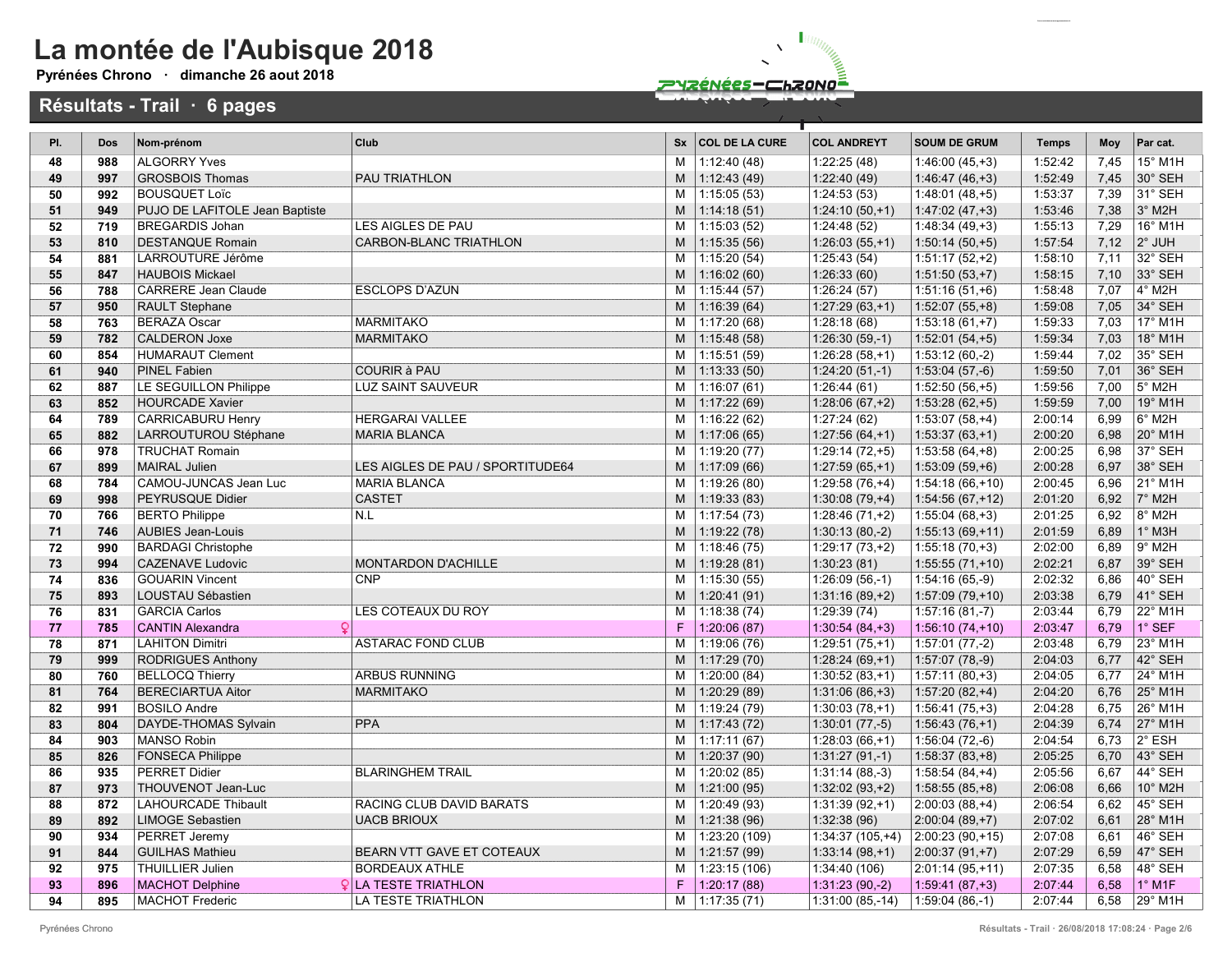Pyrénées Chrono · dimanche 26 aout 2018



| PI.        | <b>Dos</b> | Nom-prénom                                       | Club                           | <b>Sx</b> | <b>COL DE LA CURE</b>          | <b>COL ANDREYT</b>                   | <b>SOUM DE GRUM</b>                       | <b>Temps</b>       | Moy          | Par cat.               |
|------------|------------|--------------------------------------------------|--------------------------------|-----------|--------------------------------|--------------------------------------|-------------------------------------------|--------------------|--------------|------------------------|
| 95         | 880        | LARROUTURE Benjamin                              |                                | M         | 1:22:00(100)                   | $1:34:35(104,-4)$                    | $ 2:00:57(93,+11) $                       | 2:07:52            | 6,57         | 49° SEH                |
| 96         | 759        | <b>BEIGNON David</b>                             |                                | M         | 1:20:44 (92)                   | $1:32:31(95,-3)$                     | $2:00:50(92,+3)$                          | 2:07:58            | 6,56         | 50° SEH                |
| 97         | 883        | <b>LAUBY Vivien</b>                              |                                | M         | 1:21:42(97)                    | 1:33:09(97)                          | $2:01:01(94,+3)$                          | 2:08:08            | 6,56         | 51° SEH                |
| 98         | 936        | PESSEGUE Jean Laurent                            | <b>TEAM BIGORRA</b>            | M         | 1:23:18 (108)                  | $1:34:42(107,+1)$                    | $ 2:01:39(96,+11)$                        | 2:08:30            | 6.54         | 30° M1H                |
| 99         | 845        | <b>GUILLOTIN Franck</b>                          | <b>ESCLOPS D'AZUN</b>          | M         | 1:22:28 (102)                  | 1:34:20 $(101,+1)$ 2:01:57 $(97,+4)$ |                                           | 2:09:07            | 6,51         | 11° M2H                |
| 100        | 958        | <b>RUBIO Philippe</b>                            |                                | M         | 1:20:05(86)                    | $1:30:47(82,+4)$                     | $1:56:07(73,+9)$                          | 2:09:07            | 6.51         | 52° SEH                |
| 101        | 904        | <b>MARCUZZI Olivier</b>                          | <b>MARIA BLANCA</b>            | M         | 1:23:52(115)                   |                                      | $1:35:18(112,+3)$ 2:02:33 (101, +11)      | 2:09:20            | 6.49         | 31° M1H                |
| 102        | 755        | <b>BAYLE Etienne</b>                             | <b>UA LOURDES</b>              | M         | 1:20:53(94)                    | 1:32:24 (94)                         | $2:01:59(98,-4)$                          | 2:09:24            | 6.49         | 53° SEH                |
| 103        | 816        | <b>DUPUIS Philippe</b>                           |                                | M         | 1:23:34(111)                   | $1:34:54(110,+1)$ 2:02:04 (99, +11)  |                                           | 2:09:36            | 6,48         | 12° M2H                |
| 104        | 954        | RIBOULLEAU Jose                                  | AVENIR DE BIZANOS              | M         | 1:24:02 (116)                  | $1:35:42(115,+1)$                    | $ 2:02:43(104,+11)$                       | 2:09:41            | 6,48         | $2^{\circ}$ M3H        |
| 105        | 846        | <b>HANDY Solange</b>                             |                                | F         | 1:22:50(104)                   | $1:34:33(103,+1)$                    | $ 2:02:26(100,+3) $                       | 2:09:48            | 6,47         | $1^\circ$ M2F          |
| 106        | 822        | <b>FAGARD Denis</b>                              | <b>BOULIAC SPORTS PLAISIRS</b> | M         | 1:22:12 (101)                  | $1:33:46(99,+2)$                     | $ 2:03:16(107,-8) $                       | 2:10:19            | 6,45         | 54° SEH                |
| 107        | 910        | <b>MAURER Frédéric</b>                           |                                | M         | 1:24:18(118)                   | $1:35:43(116,+2)$                    | $ 2:02:52(106,+10)$                       | 2:10:24            | 6,44         | 13° M2H                |
| 108        | 920        | MOURISSOUX Olivier                               |                                | M         | 1:23:47(113)                   | $1:34:49(108,+5)$                    | $ 2:03:34(109,-1) $                       | 2:10:39            | 6.43         | 55° SEH                |
| 109        | 779        | <b>BOURGOIN Sebastien</b>                        |                                | M         | 1:23:39(112)                   | $1:35:03(111,+1)$ 2:02:36 (102, +9)  |                                           | 2:10:56            | 6,42         | 32° M1H                |
| 110        | 806        | DEL REGNO DE DIEGO Kathia                        | <b>QLES AIGLES DE PAU</b>      | F         | 1:22:46(103)                   | $1:34:30(102,+1)$ 2:02:39 (103,-1)   |                                           | 2:11:12            | 6.40         | $2^\circ$ SEF          |
| 111        | 961        | <b>SANS Guillaume</b>                            | <b>MARIA BLANCA</b>            | M         | 1:25:41(125)                   | 1:37:07 (124, +1) $ 2:04:37(115,+9)$ |                                           | 2:11:30            | 6.39         | 56° SEH                |
| 112        | 731        | <b>TUAL Christophe</b>                           |                                | м         | 1:25:09 (122)                  | $1:36:57(121,+1)$                    | $ 2:04:24(114,+7) $                       | 2:11:34            | 6,38         | 14° M2H                |
| 113        | 754        | <b>BARRUCQ Jean-Bernard</b>                      | PAU TRIATHLON                  | M         | 1:24:29 (119)                  | 1:36:04(119)                         | $2:03:28(108,+11)$                        | 2:11:34            | 6,38         | $3^\circ$ M3H          |
| 114        | 901        | <b>MANAUT Véronique</b>                          | <b>QESCLOPS D'AZUN</b>         | F         | 1:25:54(130)                   | $1:38:01(128,+2)$                    | $ 2:05:17(118,+10) $                      | 2:11:53            | 6,37         | $2°$ M1F               |
| 115        | 884        | <b>LAVIE Eric</b>                                | SAUVAGNON 64                   | M         | 1:24:13(117)                   | 1:35:48(117)                         | $2:04:23(113,+4)$                         | 2:11:53            | 6,37         | 33° M1H                |
| 116        | 868        | LAFFORGUE Clément                                |                                | M         | 1:26:20 (135)                  | $1:38:04(130,+5)$                    | $ 2:05:08(117,+13)$                       | 2:12:08            | 6,36         | 57° SEH                |
| 117        | 791        | <b>CHASSAN Adrien</b>                            | APA JOGGING ST SEVER           | M         | 1:21:48(98)                    | $1:34:17(100,-2)$                    | $ 2:03:38(110,-10) $                      | 2:12:13            | 6,35         | 58° SEH                |
| 118        | 824        | <b>FINESTRE Vincent</b>                          | TARBES PYRÉNÉES ATHLÉTISME     | M         | 1:23:04 (105)                  | $1:34:52(109,-4)$                    | $ 2:03:58(111,-2) $                       | 2:12:40            | 6,33         | 59° SEH                |
| 119        | 953        | <b>REYNIER Laurent</b>                           | <b>CYLCO CLUB ST LOUBES</b>    | M         | 1:19:31(82)                    | $1:31:11(87,-5)$                     | 2:04:41 (116,-29)                         | 2:12:55            | 6.32         | 34° M1H                |
| 120        | 970        | <b>TAILLEBRESSE Patricia</b>                     |                                | F         | 1:23:17(107)                   | $1:35:30(113,-6)$                    | $ 2:04:02(112,+1) $                       | 2:13:05            | 6,31         | $1^\circ$ M3F          |
| 121        | 723        | DITTHAVONG Keoka                                 |                                | M         | 1:16:31(63)                    | $1:28:32(70,-7)$                     | $ 2:02:49(105,-35) $                      | 2:13:09            | 6,31         | 35° M1H                |
| 122        | 865        | <b>LACRAMPE Joel</b>                             |                                | M         | 1:23:49 (114)                  | $1:35:59(118,-4)$                    | $ 2:05:27(119,-1) $                       | 2:13:17            | 6,30         | 60° SEH                |
| 123<br>124 | 835<br>963 | <b>GOSSELIN Florent</b><br><b>SEGALAS Gilles</b> |                                | M<br>M    | 1:23:32 (110)<br>1:26:47 (143) | $1:35:33(114,-4)$<br>1:39:26 (143)   | $ 2:06:08(121,-7) $<br>$2:06:42(125,+18)$ | 2:13:59<br>2:14:01 | 6.27<br>6,27 | 61° SEH<br>62° SEH     |
| 125        | 926        | <b>NIVOGEIN Thierry</b>                          | HAUTE SAINTONGE ATHLETISME     | M         | 1:26:11(133)                   | 1:38:09 (133)                        | $2:06:09(122,+11)$                        | 2:14:05            | 6.26         | 36° M1H                |
| 126        | 813        | <b>DUCHEMIN Loic</b>                             |                                | M         | 1:25:52 (129)                  | 1:38:02 (129)                        | $2:06:40(124,+5)$                         | 2:14:10            | 6.26         | 63° SEH                |
| 127        | 765        | <b>BERNARD Christophe</b>                        | <b>HOSSEGOR TRI AVENTURE</b>   | M         | 1:26:29 (139)                  | $1:38:10(134,+5)$                    | $ 2:07:26(127,+7) $                       | 2:14:14            | 6.26         | 37° M1H                |
| 128        | 773        | <b>BLASCO Marco</b>                              |                                | M         | 1:25:16 (123)                  | $1:36:56(120,+3)$                    | 2:05:39 (120)                             | 2:14:16            | 6,26         | 15° M2H                |
| 129        | 917        | <b>MONDOT Myriam</b>                             | <b>♀ESCLOPS D'AZUN</b>         | F         | 1:25:28(124)                   | $1:37:18(125,-1)$                    | $ 2:06:31(123,+2) $                       | 2:14:38            | 6,24         | 3° M1F                 |
| 130        | 962        | SASTOURNE-ARREYE Mathieu                         |                                | M         | 1:25:50 (128)                  | $1:37:36(126,+2)$                    | 2:06:58(126)                              | 2:14:48            | 6,23         | 64° SEH                |
| 131        | 770        | <b>BIROU Claude</b>                              | <b>MARIA BLANCA</b>            | M         | 1:28:12(151)                   |                                      | $1:39:40(145,+6)$ 2:07:53 (131, +14)      | 2:14:59            | 6,22         | $4^\circ$ M3H          |
| 132        | 774        | <b>BONNASSE GAHOT Olivier</b>                    | <b>MONTAUT HANDBALL</b>        | M         | 1:26:02 (131)                  | 1:38:05 (131)                        | $2:07:28(128,+3)$                         | 2:15:07            | 6,22         | 65° SEH                |
| 133        | 933        | <b>PÉRÉ Pierre</b>                               |                                | M         | 1:26:05(132)                   | 1:38:07 (132)                        | $2:07:34(129,+3)$                         | 2:15:07            | 6,22         | 66° SEH                |
| 134        | 974        | <b>THOUVENOT Sylvain</b>                         |                                | M         | 1:27:05(145)                   | $1:40:00(149,-4)$                    | $2:08:03(133,+16)$                        | 2:15:09            | 6,22         | 67° SEH                |
| 135        | 939        | <b>PEYRE Christophe</b>                          | <b>OXYPUR</b>                  | M         | 1:28:06 (150)                  | 1:40:02 (150)                        | 2:08:05 (134,+16)                         | 2:15:09            | 6,22         | 38° M1H                |
| 136        | 841        | <b>GOUZE Julien</b>                              |                                | M         | 1:26:24 (137)                  | $1:38:12(135,+2)$                    | $ 2:07:50(130,+5) $                       | 2:15:25            | 6.20         | 39° M1H                |
| 137        | 960        | SAINT-PICQ Bruno                                 |                                | M         | 1:27:19(146)                   | $1:39:28(144,+2)$                    | $ 2:07:58(132,+12) $                      | 2:15:39            | 6,19         | 16° M2H                |
| 138        | 732        | <b>FRISSON Victor</b>                            | DAUPHINS DE L'ELORN            | M         | 1:30:20 (162)                  | $1:43:44(165,-3)$                    | 2:09:03 (137, +28)                        | 2:16:07            | 6.17         | 68° SEH                |
| 139        | 966        | <b>SUBERCAZE Wilfried</b>                        | US ET CULTURELLE SAUCATAISE    | M         | 1:26:50(144)                   | $1:39:24(142,+2)$                    | $2:08:42(135,+7)$                         | 2:16:37            | 6,15         | $ 40^\circ$ M1H        |
| 140        | 875        | <b>LANNE Fabrice</b>                             | MONTARDON D'ACHILLE            | M         | 1:27:34 (147)                  | 1:39:49 (147)                        | $2:08:48(136,+11)$                        | 2:16:39            | 6.15         | 41° M1H                |
| 141        | 874        | <b>LAMAYSOUETTE Serge</b>                        | SAUVAGNON 64                   | M         | 1:26:27(138)                   | $1:39:21(141,-3)$                    | $ 2:09:06(138,+3) $                       | 2:17:12            |              | 6,12 $ 42^{\circ}$ M1H |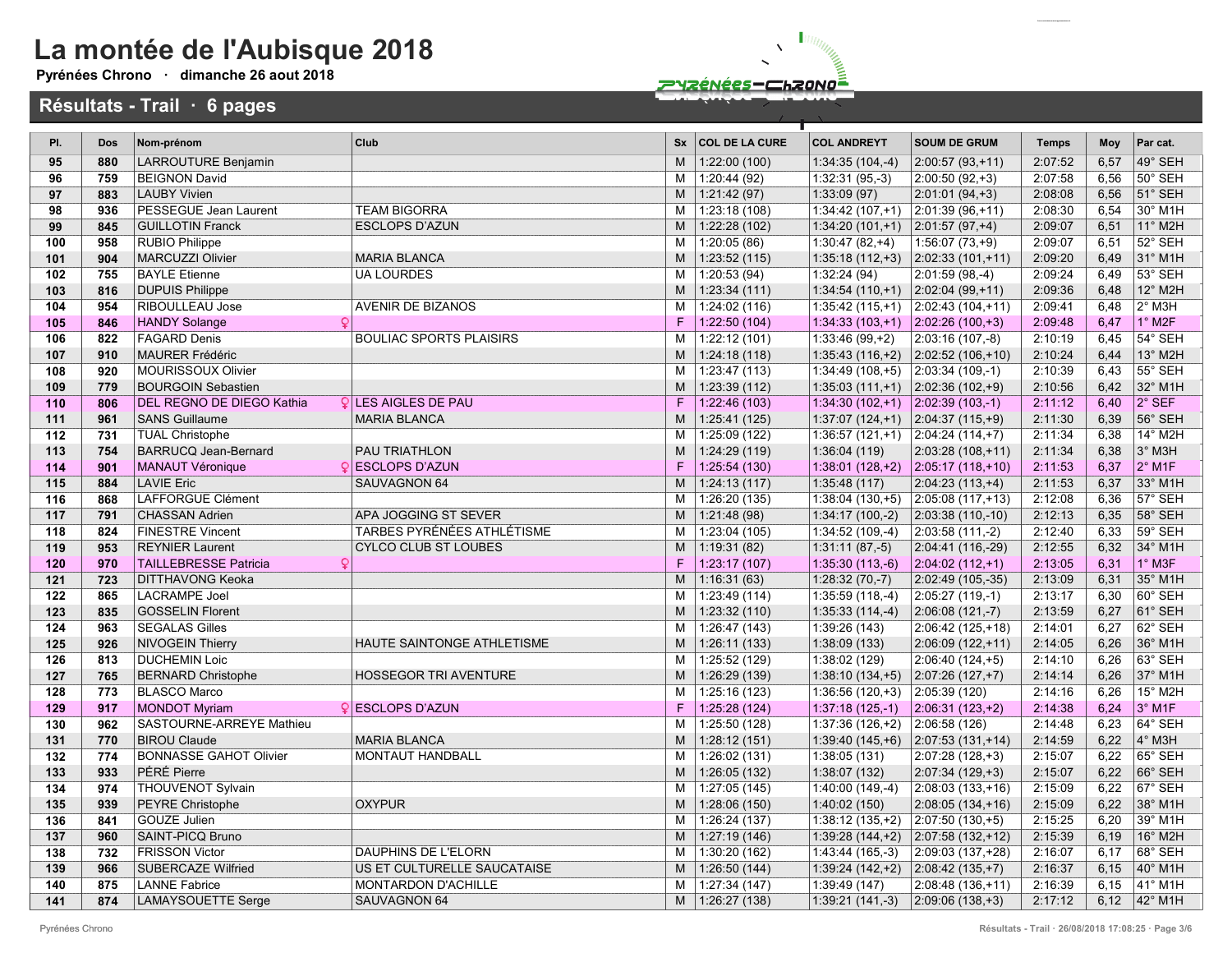Pyrénées Chrono · dimanche 26 aout 2018



| PI. | Dos | Nom-prénom                   | Club                                        | <b>Sx</b> | <b>COL DE LA CURE</b> | <b>COL ANDREYT</b>                                    | <b>SOUM DE GRUM</b>                      | <b>Temps</b> | Moy  | Par cat.              |
|-----|-----|------------------------------|---------------------------------------------|-----------|-----------------------|-------------------------------------------------------|------------------------------------------|--------------|------|-----------------------|
| 142 | 859 | <b>JAIME Luc</b>             |                                             | м         | 1:27:38(148)          | $1:39:47(146,+2)$                                     | $ 2:09:37(140,+6) $                      | 2:17:20      | 6,12 | 43° M1H               |
| 143 | 959 | SAINT-JAMES Julien           | <b>SATUC</b>                                | M         | 1:30:31(166)          | $1:43:52(167,-1)$                                     | $ 2:11:17(149,+18)$                      | 2:17:24      | 6.11 | 69° SEH               |
| 144 | 798 | <b>CLEDE Sylvain</b>         | <b>SAM PARIS 12</b>                         | M         | 1:28:03 (149)         | $1:39:58(148,+1)$ 2:10:35 (144, +4)                   |                                          | 2:17:38      | 6.10 | 70° SEH               |
| 145 | 866 | <b>LACU Michel</b>           |                                             | M         | 1:25:48(127)          | 1:38:40 $(137,-10)$ 2:10:09 $(142,-5)$                |                                          | 2:17:57      | 6.09 | 17° M2H               |
| 146 | 751 | <b>BARDET Laura</b>          | <b>Q</b> AKRO BITUM                         | F         | 1:30:14(161)          | $1:42:10(155,+6)$ 2:11:02 (146,+9)                    |                                          | 2:18:34      | 6.06 | 3° SEF                |
| 147 | 855 | <b>IGLISIAS Nathan</b>       |                                             | M         | 1:24:40 (120)         | $1:37:02(122,-2)$                                     | $ 2:09:39(141,-19)$                      | 2:18:48      | 6,05 | 71° SEH               |
| 148 | 873 | <b>LAINEZ Gilles</b>         |                                             | М         | 1:24:45 (121)         | $1:37:04(123,-2)$                                     | $ 2:09:32(139,-16) $                     | 2:18:48      | 6,05 | 72° SEH               |
| 149 | 989 | <b>ARRATEIG Jean Louis</b>   |                                             | M         | 1:28:31 (152)         | 1:41:29 (152)                                         | $2:11:01(145,+7)$                        | 2:19:07      | 6,04 | $5^\circ$ M3H         |
| 150 | 820 | ETCHEVERRY Jean-Baptiste     | LES COUREURS DU SOUBESTRE                   | M         | 1:26:37 (142)         | $1:38:51(139,+3)$ 2:10:15 (143,-4)                    |                                          | 2:19:21      | 6,03 | 73° SEH               |
| 151 | 761 | <b>BELLOCQ Lionel</b>        |                                             | M         | 1:26:34(141)          | $1:38:53(140,+1)$ 2:11:16 (148,-8)                    |                                          | 2:19:24      | 6.03 | 74° SEH               |
| 152 | 780 | <b>BRONSIN Nathalie</b>      | <b>Q</b> MONTARDON D'ACHILLE                | F         | 1:30:27(164)          | $1:42:42(159,+5)$                                     | $ 2:11:20(150,+9)$                       | 2:19:29      | 6,02 | $4°$ M <sub>1</sub> F |
| 153 | 907 | <b>MARQUE Gerard</b>         |                                             | M         | 1:29:02 (156)         | $1:42:04(154,+2)$ 2:11:25 (151,+3)                    |                                          | 2:19:29      | 6.02 | 18° M2H               |
| 154 | 828 | <b>FROGER Jean-Louis</b>     | <b>ARBUS RUNNING</b>                        | м         | 1:26:33 (140)         | $1:41:03(151,-11)$ 2:11:12 (147, +4)                  |                                          | 2:20:20      | 5.99 | $6^\circ$ M3H         |
| 155 | 802 | <b>DA MOTA Thierry</b>       | <b>LSO TRAIL</b>                            | M         | 1:26:18(134)          | 1:38:36 (136,-2) $\big  2:11:50 \big( 152, -16 \big)$ |                                          | 2:20:32      | 5,98 | 44° M1H               |
| 156 | 752 | <b>BARON Maïwen</b>          | $Q$ SATUC                                   | F         | 1:31:04(168)          | 1:43:54 (168)                                         | $2:12:39(156,+12)$                       | 2:20:38      | 5,97 | $4°$ SEF              |
| 157 | 777 | <b>BORDIS Nicolas</b>        |                                             | M         | 1:28:56 (154)         | $1:43:02(161,-7)$                                     | $ 2:12:22(154,+7) $                      | 2:21:08      | 5,95 | 45° M1H               |
| 158 | 848 | <b>HENRY Marcel</b>          |                                             | M         | 1:29:51 (159)         | $1:42:53(160,-1)$                                     | $ 2:12:25(155,+5) $                      | 2:21:10      | 5,95 | $1^\circ$ M4H         |
| 159 | 740 | <b>BRICAUD Philippe</b>      |                                             | M         | 1:31:34(171)          |                                                       | 1:43:56 (169, +2) $ 2:13:29$ (158, +11)  | 2:21:17      | 5,95 | 19° M2H               |
| 160 | 812 | <b>DUBOIS Benjamin</b>       |                                             | M         | 1:33:10 (180)         |                                                       | 1:45:10 $(174, +6)$ 2:14:06 $(162, +12)$ | 2:21:27      | 5,94 | 3° ESH                |
| 161 | 897 | <b>MAILLARD Yannick</b>      |                                             | M         | 1:28:48 (153)         | 1:42:02 (153)                                         | 2:12:14(153)                             | 2:22:06      | 5,91 | 75° SEH               |
| 162 | 832 | <b>GAYE Laure</b>            |                                             | F         | 1:32:52(178)          |                                                       | 2:13:49(160)                             | 2:22:30      | 5,89 | $5^\circ$ SEF         |
| 163 | 981 | VANWALSCAPPEL Rodolphe       | STADE MONTOIS ATHLéTISME                    | M         | 1:29:54 (160)         | $1:42:17(156,+4)$ 2:13:26 (157,-1)                    |                                          | 2:22:37      | 5,89 | 76° SEH               |
| 164 | 956 | <b>ROGER Patrice</b>         |                                             | м         | 1:29:15 (158)         | 1:42:35 (158)                                         | $2:13:46(159,-1)$                        | 2:22:40      | 5.89 | 20° M2H               |
| 165 | 864 | <b>LABIELLE Bernard</b>      |                                             | M         | 1:30:25(163)          | 1:43:13(163)                                          | 2:14:31(163)                             | 2:23:00      | 5,87 | 7° M3H                |
| 166 | 915 | <b>MINVIELLE Laurent</b>     |                                             | м         | 1:31:52(174)          | $1:44:03(172,+2)$                                     | $ 2:15:06(166,+6)$                       | 2:23:27      | 5.86 | 46° M1H               |
| 167 | 943 | PONTILLO Grégory             |                                             | M         | 1:26:22 (136)         | $1:38:46(138,-2)$                                     | $ 2:14:05(161,-23) $                     | 2:23:36      | 5,85 | 77° SEH               |
| 168 | 801 | <b>CROIX Goeric</b>          |                                             | M         | 1:32:31(176)          |                                                       | 2:16:28 (168)                            | 2:24:28      | 5.81 | 78° SEH               |
| 169 | 799 | <b>CORREIA Antonio</b>       |                                             | M         | 1:31:09 (169)         | $1:43:57(170,-1)$                                     | $ 2:16:45(169,+1) $                      | 2:24:39      | 5,81 | 21° M2H               |
| 170 | 762 | <b>BELOUS Irina</b>          |                                             | F         | 1:31:45(173)          | $1:43:59(171,+2)$                                     | $ 2:15:03(165,+6) $                      | 2:24:46      | 5,80 | $5°$ M <sub>1</sub> F |
| 171 | 786 | <b>CARATTI Charles</b>       | P.A.C                                       | M         | 1:30:29(165)          | $1:43:41(164,+1)$ 2:15:01 (164)                       |                                          | 2:24:52      | 5,80 | 8° M3H                |
| 172 | 750 | <b>BAQUERISSE Cedric</b>     |                                             | м         | 1:25:45 (126)         | $1:37:59(127,-1)$                                     | $ 2:16:54(171,-44)$                      | 2:25:14      | 5,78 | 79° SEH               |
| 173 | 744 | <b>ARRATEIG Bernard</b>      |                                             | M         | 1:29:00 (155)         | $1:43:11(162,-7)$                                     | $ 2:16:08(167,-5) $                      | 2:25:29      | 5,77 | 22° M2H               |
| 174 | 748 | <b>AURAND Jean-Louis</b>     | <b>AS ST MEDARD</b>                         | М         | 1:31:16(170)          |                                                       | 2:17:32 (173)                            | 2:25:46      | 5,76 | 47° M1H               |
| 175 | 919 | <b>MOULONGUET Francis</b>    |                                             | M         | 1:32:54 (179)         | $1:45:44(176,+3)$                                     | $ 2:17:27(172,+4)$                       | 2:26:22      | 5,74 | $ 9°$ M3H             |
| 176 | 947 | <b>POTHET Gerard</b>         | HAUTE SAINTONGE ATHLETISME                  | M         | 1:34:31(185)          | $1:48:07(181,+4)$                                     | $ 2:18:45(176,+5)$                       | 2:26:50      | 5,72 | 23° M2H               |
| 177 | 749 | <b>BACQUEYRISSES Nicolas</b> |                                             | M         | 1:31:42 (172)         | $1:44:22(173,-1)$                                     | $ 2:18:38(175,-2) $                      | 2:27:01      | 5,71 | $ 80^\circ$ SEH       |
| 178 | 853 | <b>HOURDEBAIGTS Sylvie</b>   |                                             | F         | 1:32:25(175)          | 1:45:39(175)                                          | $2:16:49(170,+5)$                        | 2:27:10      | 5,71 | $2^{\circ}$ M2F       |
| 179 | 775 | <b>BORDAS Alice</b>          | <b>Q</b> éLAN D'ARMAGNAC                    | F         | 1:30:52(167)          | $1:43:50(166,+1)$ 2:18:24 (174,-8)                    |                                          | 2:27:22      | 5,70 | $ 6°$ SEF             |
| 180 | 814 | <b>DUCHEMIN Aurelien</b>     |                                             | м         | 1:29:04 (157)         | 1:42:31(157)                                          | 2:19:08 (178,-21)                        | 2:27:52      | 5,68 | 81° SEH               |
| 181 | 730 | <b>SCHALL Eric</b>           | <b>LES MORLAAPIEDS</b>                      | M         | 1:37:26 (208)         | $1:51:47(193,+15)$ 2:21:20 (184, +9)                  |                                          | 2:28:00      | 5,68 | 24° M2H               |
| 182 | 878 | <b>LARRIEU Pierre</b>        | PESSAC AC                                   | м         | 1:34:50 (186)         | $1:47:55(179,+7)$ 2:18:47 (177, +2)                   |                                          | 2:28:02      | 5,67 | 82° SEH               |
| 183 | 898 | MAILLARD Stephane            | <b>ASM PAU</b>                              | M         | 1:34:05(183)          | $1:48:04(180,+3)$ 2:20:05 (179,+1)                    |                                          | 2:28:23      | 5,66 | 10° M3H               |
| 184 | 927 | <b>NOLAN Patrick</b>         | BILLERE ATHLETIC TRIATHLON/ TRILOGY IRLANDE | м         | 1:33:51 (182)         | $1:47:13(178,+4)$ 2:20:15 (180,-2)                    |                                          | 2:28:55      | 5.64 | 48° M1H               |
| 185 | 905 | <b>MARIN Luxito</b>          |                                             | M         | 1:35:34 (190)         | 1:50:50 $(187, +3)$ 2:20:38 $(182, +5)$               |                                          | 2:29:05      | 5.63 | 11° M3H               |
| 186 | 900 | <b>MALARDE Michel</b>        |                                             | м         | 1:32:37(177)          | 1:46:36 (177)                                         | $2:20:19(181,-4)$                        | 2:29:16      | 5,63 | 49° M1H               |
| 187 | 722 | <b>DE GUILLEBON Benoit</b>   | <b>TOURISTES DU BEARN</b>                   | M         | 1:36:29 (195)         | $1:51:21(188,+7)$ 2:21:34 (185, +3)                   |                                          | 2:29:37      | 5,61 | 12° M3H               |
| 188 | 743 | <b>AMIGUES Pierre</b>        | <b>VAMOOOS</b>                              | м         | 1:34:53(187)          | $1:48:42(185,+2)$ 2:21:18 (183, +2)                   |                                          | 2:30:04      | 5.60 | 25° M2H               |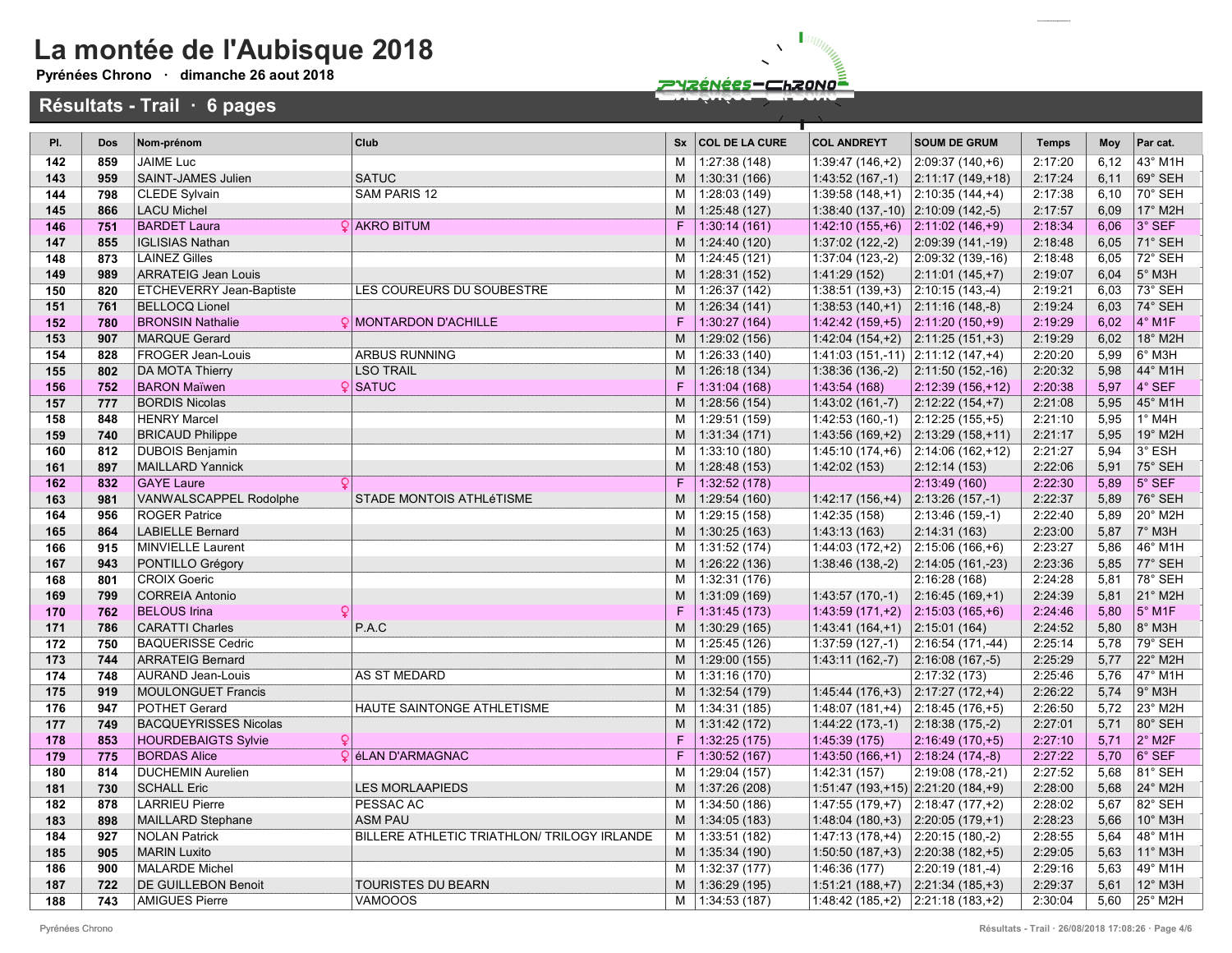Pyrénées Chrono · dimanche 26 aout 2018

Résultats - Trail · 6 pages

# **ENZÉNÉES-CHZONO<sup>E</sup>**

| PI. | <b>Dos</b> | Nom-prénom                     | Club                              | <b>Sx</b> | <b>COL DE LA CURE</b> | <b>COL ANDREYT</b>                                  | <b>SOUM DE GRUM</b> | <b>Temps</b> | Moy  | Par cat.                    |
|-----|------------|--------------------------------|-----------------------------------|-----------|-----------------------|-----------------------------------------------------|---------------------|--------------|------|-----------------------------|
| 189 | 778        | <b>BOUCAULT Dominique</b>      |                                   | M         | 1:36:34(196)          | $1:51:31(190,+6)$                                   | $ 2:21:54(188,+2) $ | 2:30:10      | 5,59 | $26^\circ$ M <sub>2</sub> H |
| 190 | 787        | <b>CARMOUZE Pascal</b>         | <b>TEAM BIGORRA</b>               | M         | 1:34:24 (184)         | $1:48:36(183,+1)$                                   | $ 2:21:52(187,-4) $ | 2:30:45      | 5,57 | 50° M1H                     |
| 191 | 811        | <b>DOMINGUEZ Mathieu</b>       |                                   | M         | 1:36:51(200)          | $1:52:46(198,+2)$ 2:22:55 (190, +8)                 |                     | 2:31:21      | 5,55 | 83° SEH                     |
| 192 | 922        | <b>MURADAS Jonathan</b>        |                                   | M         | 1:36:15 (194)         | $1:51:40(191,+3)$                                   | $ 2:23:44(192,-1) $ | 2:31:46      | 5,53 | 84° SEH                     |
| 193 | 908        | <b>MARTY Dorian</b>            |                                   | M         | 1:34:57 (188)         | 1:49:00 $(186, +2)$ 2:23:38 $(191, -5)$             |                     | 2:31:56      | 5,53 | 85° SEH                     |
| 194 | 757        | <b>BEAULIEU Julien</b>         |                                   | M         | 1:35:00 (189)         | $1:48:38(184,+5)$ 2:22:50 (189,-5)                  |                     | 2:32:06      | 5.52 | 86° SEH                     |
| 195 | 955        | <b>ROBERT Guillaume</b>        |                                   | M         | 1:36:50 (199)         | $\vert 1:52:30(195,+4) \vert 2:23:58(193,+2) \vert$ |                     | 2:32:17      | 5,52 | 51° M1H                     |
| 196 | 724        | <b>JALBERT Roland</b>          | <b>LES MORLAAPIEDS</b>            | M         | 1:38:27 (211)         | $1:52:57(199,+12)$ 2:24:10 (195,+4)                 |                     | 2:32:31      | 5,51 | 13° M3H                     |
| 197 | 965        | SOULE-PERE Dany                | <b>QARBUS RUNNING</b>             | F         | 1:36:53 (201)         | $1:52:45(197,+4)$ 2:24:06 (194, +3)                 |                     | 2:32:34      | 5,51 | $3°$ M <sub>2</sub> F       |
| 198 | 733        | <b>HAMEL</b> Stephan           |                                   | M         | 1:40:07 (218)         | $1:53:41(207,+11)$ 2:25:14 (198,+9)                 |                     | 2:33:23      | 5.48 | 52° M1H                     |
| 199 | 969        | <b>TAFFARD Simon</b>           | <b>USA TRIATHLON</b>              | M         | 1:37:21 (207)         | $1:52:32(196,+11)$ $2:25:26(199,-3)$                |                     | 2:33:31      | 5,47 | 87° SEH                     |
| 200 | 911        | <b>MAZAIN Madeleine</b>        | <b>AC POUILLON</b>                | F         | 1:35:59 (193)         | $1:51:27(189,+4)$ 2:24:32 (196,-7)                  |                     | 2:33:47      | 5,46 | $6°$ M1F                    |
| 201 | 807        | <b>DELLA-MONICA Charlene</b>   |                                   | F         | 1:39:34 (215)         | $1:54:57(214,+1)$ 2:25:48 (200, +14)                |                     | 2:33:51      | 5,46 | 7° SEF                      |
| 202 | 803        | <b>DAVID Urarte</b>            |                                   | M         | 1:33:46 (181)         | $1:48:14(182,-1)$ 2:21:49 (186,-4)                  |                     | 2:34:18      | 5,44 | 88° SEH                     |
| 203 | 945        | <b>PORTELLI Yoann</b>          |                                   | M         | 1:38:18(210)          | $1:53:21(202,+8)$                                   | $ 2:27:01(201,+1)$  | 2:35:06      | 5,42 | 89° SEH                     |
| 204 | 843        | <b>GUICHARD Roseline</b>       |                                   | F         | 1:36:41(197)          | $1:53:03(200,-3)$                                   | $2:24:36(197,+3)$   | 2:35:29      | 5.40 | $4^\circ$ M <sub>2</sub> F  |
| 205 | 964        | <b>SOULAT Veronique</b>        | OLORON O BEARN SPORT NATURE       | F         | 1:38:36(213)          | 1:54:53 (212, +1) 2:27:46 (205, +7)                 |                     | 2:37:28      | 5,33 | $7°$ M1F                    |
| 206 | 869        | <b>LAFITTE CAMPAGNE Joanna</b> |                                   | F         | 1:41:09 (222)         | $1:55:04(215,+7)$ 2:29:08 (208, +7)                 |                     | 2:37:50      | 5.32 | $8°$ M <sub>1</sub> F       |
| 207 | 971        | <b>THEAU Francis</b>           | <b>AZZURRO PYRENEES 64</b>        | M         | 1:36:46(198)          | $1:53:33(204,-6)$                                   | $2:27:29(202,+2)$   | 2:38:00      | 5.32 | $2^\circ$ M4H               |
| 208 | 876        | LANSALOT-GNE Christian         |                                   | М         | 1:37:18 (205)         | 1:53:36 (205)                                       | 2:27:40 (203,+2)    | 2:38:19      | 5,31 | 14° M3H                     |
| 209 | 842        | <b>GRAVEN Nicole</b><br>Q      |                                   | F         | 1:38:39 (214)         | $1:55:29(217,-3)$                                   | $ 2:29:10(209,+8) $ | 2:38:28      | 5,30 | $9°$ M1F                    |
| 210 | 857        | JACQUES Sébastien              |                                   | М         | 1:37:20 (206)         | $1:53:29(203,+3)$ 2:28:12 (206,-3)                  |                     | 2:39:19      | 5,27 | 90° SEH                     |
| 211 | 957        | <b>ROYER Kathy</b>             | <b>QARBUS RUNNING</b>             |           | 1:40:29 (220)         | $1:54:35(209,+11)$ 2:29:07 (207, +2)                |                     | 2:39:21      | 5,27 | 10° M1F                     |
| 212 | 833        | <b>GIANOLI Gilbert</b>         |                                   | M         | 1:39:46 (216)         | $1:54:48(211,+5)$ 2:29:14 (210, +1)                 |                     | 2:39:24      | 5,27 | 15° M3H                     |
| 213 | 805        | <b>DEL REGNO David</b>         | LES AIGLES DE PAU                 | M         | 1:37:06 (204)         | $1:53:39(206,-2)$                                   | $ 2:29:21(211,-5) $ | 2:39:36      | 5,26 | 53° M1H                     |
| 214 | 906        | <b>MARQUE Christian</b>        | <b>ASSAT</b>                      | M         | 1:40:12 (219)         | $1:55:12(216,+3)$ 2:29:54 (214, +2)                 |                     | 2:39:49      | 5,26 | 54° M1H                     |
| 215 | 856        | <b>INDURAIN Marie Louise</b>   |                                   | F         | 1:38:17 (209)         | $1:56:07(219,-10)$ 2:29:44 (213,+6)                 |                     | 2:40:04      | 5,25 | $5^\circ$ M2F               |
| 216 | 891        | <b>LIAIGRE Franck</b>          | ST JEAN DE LUZ6CIBOURE ATHLéTISME | M         | 1:37:00 (202)         | $1:54:09(208,-6)$                                   | $ 2:29:27(212,-4) $ | 2:40:10      | 5,24 | 55° M1H                     |
| 217 | 885        | <b>LAVIE CAMBOT Joëlle</b>     |                                   | F         | 1:38:31 (212)         | $1:54:55(213,-1)$                                   | $ 2:30:20(215,-2) $ | 2:40:23      | 5,24 | $6°$ M <sub>2</sub> F       |
| 218 | 877        | <b>LAOUILLÉ Xavier</b>         |                                   | M         | 1:35:55 (192)         | 1:52:25 (194,-2)                                    | $ 2:27:42(204,-10)$ | 2:41:23      | 5,20 | 56° M1H                     |
| 219 | 987        | <b>ZANIN Guillaume</b>         | SA TOULOUSE UC                    | M         | 1:43:37 (228)         | $1:57:20(222,+6)$ 2:31:27 (218, +4)                 |                     | 2:42:02      | 5,18 | 91° SEH                     |
| 220 | 850        | <b>HILSZ Alexandre</b>         | HBCLUCQ-DE-BéARN                  | M         | 1:44:50 (231)         | $2:01:21(230,+1)$ 2:32:30 (221,+9)                  |                     | 2:42:17      | 5,18 | 92° SEH                     |
| 221 | 937        | <b>PETITEAU Marie-Laurence</b> |                                   | F         | 1:37:03 (203)         | 1:53:06 (201, +2)   2:32:27 (220, -19)              |                     | 2:42:24      | 5.17 | 8° SEF                      |
| 222 | 726        | <b>PRIM Andre</b>              | LES AIGLES DE PAU                 | M         | 1:39:50 (217)         | $1:54:45(210,+7)$                                   | $2:30:43(216,-6)$   | 2:43:26      | 5.14 | 27° M2H                     |
| 223 | 977        | <b>TOUJAS Arlette</b><br>Q     |                                   | F         | 1:44:33 (229)         | $1:59:13(225,+4)$                                   | 2:34:55(225)        | 2:44:20      | 5,11 | $1^\circ$ M4F               |
| 224 | 739        | PAZAT Jean-Fancois             |                                   | M         | 1:47:14 (237)         | $2:02:13(232,+5)$                                   | $2:34:58(226,+6)$   | 2:44:21      | 5.11 | 16° M3H                     |
| 225 | 928        | NOUGUÉ Jean Marc               | <b>SENDETS</b>                    | M         | 1:41:02 (221)         | 1:55:53 (218, +3) 2:31:55 (219, -1)                 |                     | 2:44:25      | 5,11 | 17° M3H                     |
| 226 | 909        | <b>MASSONNAT Solene</b>        |                                   | F         | 1:42:13 (225)         | $1:57:15(220,+5)$ 2:32:56 (222,-2)                  |                     | 2:44:30      | 5,11 | $9°$ SEF                    |
| 227 | 776        | <b>BORDES</b> Jean             | <b>BIRON</b>                      | M         | 1:42:24 (226)         | $1:57:17(221,+5)$                                   | $ 2:32:58(223,-2) $ | 2:44:30      | 5,11 | $3°$ M4H                    |
| 228 | 941        | <b>PITRAU Marie-Pierre</b>     |                                   | F         | 1:42:06 (224)         | 1:58:26(224)                                        | 2:33:39(224)        | 2:44:41      | 5,10 | 11° M1F                     |
| 229 | 925        | <b>NGET Att</b>                | <b>ARBUS RUNNING</b>              | M         | 1:42:00 (223)         | 1:57:58 (223)                                       | $2:36:24(227,-4)$   | 2:45:39      | 5,07 | $57^\circ$ M1H              |
| 230 | 769        | <b>BIRAUD Yann</b>             |                                   | М         | 1:35:36 (191)         | $1:51:43(192,-1)$                                   | 2:31:20 (217,-25)   | 2:45:41      | 5,07 | 93° SEH                     |
| 231 | 721        | <b>BIZET Anais</b>             |                                   | F         | 1:45:13 (232)         | $\vert 2:01:05(228,+4) \vert 2:36:52(228)$          |                     | 2:49:34      | 4,95 | 10° SEF                     |
| 232 | 728        | <b>RIOU Julie</b>              | <b>SWIMCENTER PAU LONS</b>        | F         | 1:45:17 (233)         | $2:01:17(229,+4)$ 2:37:11 (229)                     |                     | 2:49:35      | 4,95 | 11° SEF                     |
| 233 | 727        | <b>RAMAROSON Marina</b>        |                                   | F         | 1:45:44 (234)         | $ 2:01:02(227,+7) $                                 | $ 2:37:49(230,-3) $ | 2:49:35      | 4.95 | 12° SEF                     |
| 234 | 918        | MONTANÉ Éric                   | LA BUZéENNE                       | M         | 1:44:46 (230)         | 2:00:54 (226,+4)   2:38:36 (231,-5)                 |                     | 2:51:40      | 4.89 | 58° M1H                     |
| 235 | 737        | <b>VINESA Felix</b>            |                                   | M         | 1:47:06(236)          | $2:04:05(234,+2)$ 2:43:46 (235,-1)                  |                     | 2:53:00      | 4.86 | $ 4^{\circ}$ M4H            |